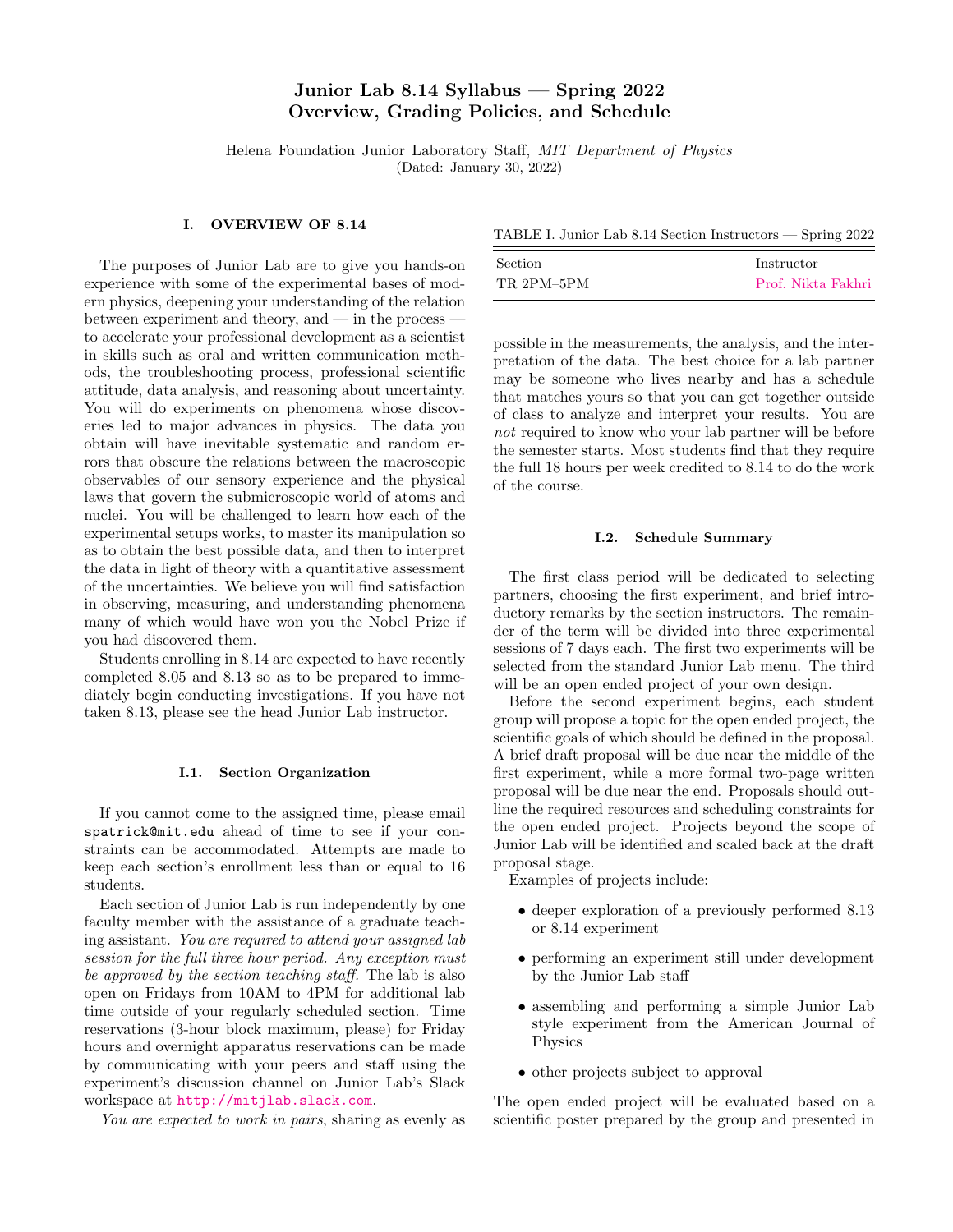an open poster session at the end of the semester. The student group judged by the 8.14 teaching staff to have proposed and performed the best original project of the year will be awarded the annual [Pickering Prize.](https://jlab.mit.edu/wiki/Pickering_Prize)

Note that the additional days per experiment (beyond what you had in 8.13) raises the level of expectations regarding the completion of "challenging" aspects of the lab manuals and an expectation to exceed the standard material.

### I.3. Laboratory Access

Beyond your required assigned lab time, the laboratory will be open every class day from 9AM–5PM (except for Junior Lab staff meetings) and Friday from 10AM–4PM with staff help available to discuss physics and maintain equipment. At all other times the laboratories must be kept locked for safety and security, especially the security of radioactive sources. Junior Lab students may occasionally be permitted access to the lab outside of the normal hours, but only after consulting with their TA or section leader. It is each student's responsibility to maintain security by making sure the doors are kept locked at all times outside of the regularly scheduled sessions. One should never work alone in a laboratory, especially if high voltages are involved. A partner or instructor must be within reach.

# II. ETHICS & PROFESSIONAL CONDUCT

Nature is the ultimate enforcer of truth in science. You will be tempted many times in Junior Lab to tamper with the integrity of your scientific results. Do not. This hurts yourself and others. You may also be tempted to plagiarize materials for your oral and written reports. Do not. All instances of academic misconduct in Junior Lab will be punished severely. Students are highly encouraged to review the materials on MIT's Academic Integrity website, [integrity.mit.edu](http://integrity.mit.edu).

Please consult Junior Lab's more extensive [Ethics in](http://web.mit.edu/8.13/www/JLIntroFiles/JLEthics.pdf) [Science and Education](http://web.mit.edu/8.13/www/JLIntroFiles/JLEthics.pdf) document  $[1]$  — which you are obligated to understand — for more specific discussion.

Furthermore, one must treat one's peers and colleagues with at least as much respect as one treats one's data. Well-being, respect, inclusion, collaboration, and mentorship are as essential to science as measurement and modeling. Please consult the [MIT Physics Community](https://physics.mit.edu/about-physics/community-values/) [Values](https://physics.mit.edu/about-physics/community-values/) statement. Again, you are obligated to understanding these principles, so please raise a conversation with your peers and instructors whenever you find them in question.

# III. SAFETY IN JUNIOR LAB

Your safety in Junior Lab is the staff's top priority. It should be your top priority, too. The most important safety rules, which the staff will enforce diligently, are as follows:

- 1. Never work alone.
- 2. No eating or drinking in the lab.
- 3. Treat radioactive sources according to the ALARA principle, as per your training.
- 4. Obey state regulations and Junior Lab practices on access and tracking of radioactive sources, as per your training.

On the first day of 8.13, Junior Lab students receive a general safety discussion, a lab tour, and a formal statemandated training in the use of sealed sources of ionizing radiation from a member of MIT's Radiation Protection Program. This training is required for work in both 8.13 and 8.14. Students who will be performing experiments using biological materials, Class 3b or Class 4 lasers, or requiring access to the MIT Nuclear Reactor facility will require further formal training from MIT's Office of Environment, Health and Safety (EHS). The Junior Lab staff will provide information on the required training as needed.

In particular, the 'Doppler-Free Saturated Absorption Spectroscopy' experiment utilizes a Class 3b near-IR laser operating at 40 mW of output power; the 'Raman Spectroscopy' experiment utilizes a Class 4 (532 nm, 2 W) laser. As such all users of these experiments must undergo MIT Laser Safety Training (EHS Course 371, about 1.5 hours in length, offered by online by EHS) prior to performing the experiment. All students should download the [MIT Laser Safety manual](https://ehs.mit.edu/site/sites/default/files/Laser_Safety.pdf) and read, at a minimum, Section Two.XVI.D dealing with Class 3b laser controls.

Please consult the more extensive [Safety in Junior Lab](http://web.mit.edu/8.13/www/JLIntroFiles/JLSafety.pdf)  $\alpha$  document  $\boxed{2}$  — which you are obligated to understand — for more specific discussion.

### IV. 8.14 GRADING POLICY

See Table [II](#page-2-0) and discussion below.

### IV.1. Lab Performance and Attendance  $-12\%$

The regularity of your attendance will be a factor in determining your grade in the course, as will be your preparedness for performing measurements and alternating as the "lead" (with your partner) to carry them out.

It is essential that you efficiently use all of the laboratory time assigned to you. Extra time is available, but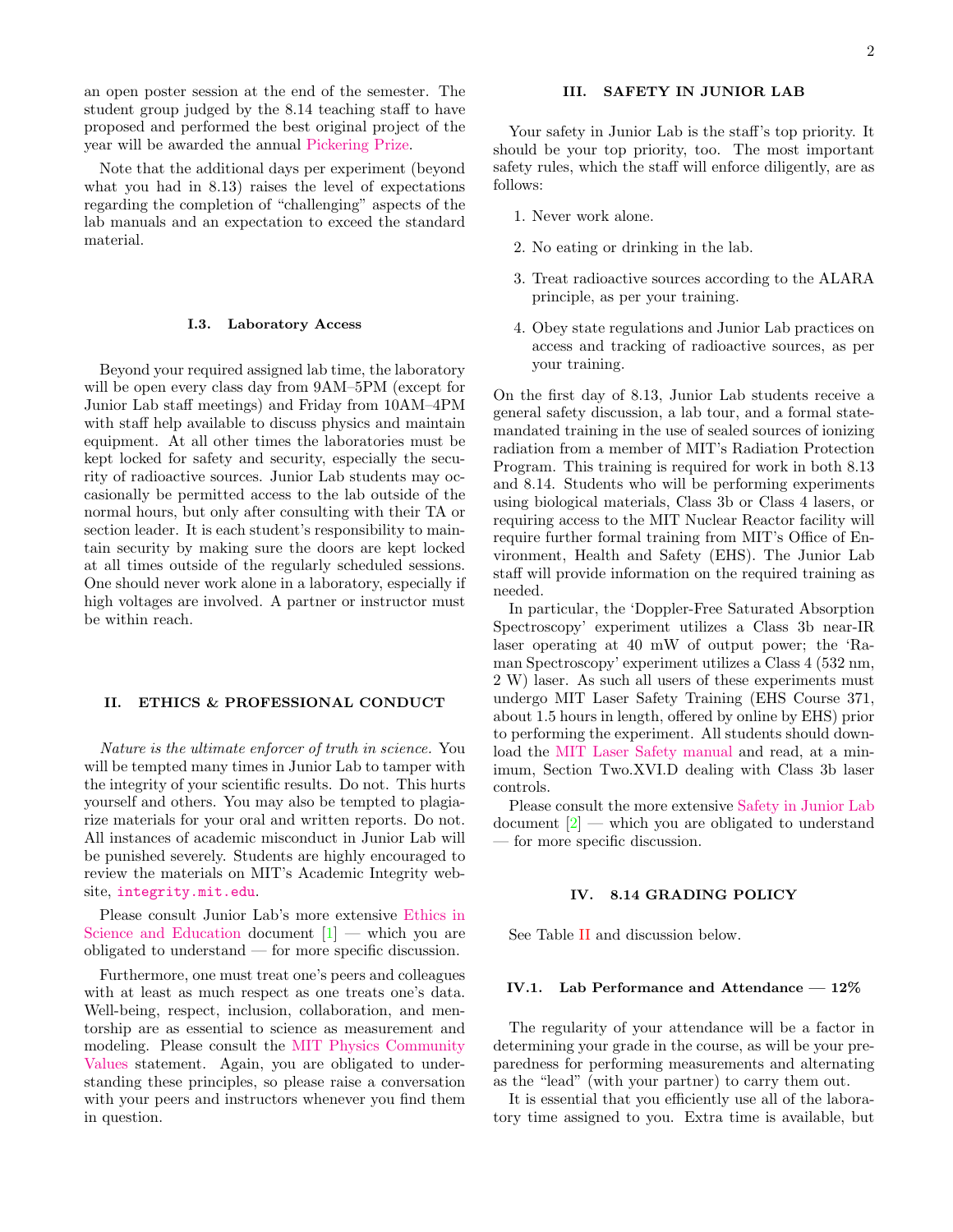<span id="page-2-0"></span>TABLE II. 8.14 grading policy

| Lab Performance & Attendance   | 12%  |
|--------------------------------|------|
| Laboratory Notebook (2 checks) | 10%  |
| Preparatory Questions (2)      | 6%   |
| Oral Examinations (2)          | 24%  |
| 5-Page Written Summaries (1)   | 12%  |
| Project Proposal (2 parts)     | 12%  |
| Project Poster (2 parts)       | 14\% |
| Project Peer Review            | 10%  |

should not be essential. Several experienced experimental physicists will be present in every scheduled session, ready and eager to answer your questions and to help you make your apparatus function properly. Calling for help when you get stuck can only improve your lab performance grade.

# IV.2. Laboratory Notebook — 10%

Throughout the term, you will be required to maintain a detailed real-time record of your activities in a laboratory notebook. To help motivate the most effective use of this critical laboratory tool, notebooks will be evaluated twice during the semester. The first check will be around midterm for 4% of the final grade, and the final check will be at the end of the semester for 6% of the final grade. Having already taken 8.13, you should be well versed in how to maintain a good laboratory notebook. Spot checks of your notebook may also occur during lab sessions as an indicator of lab performance, and as part of the oral exams as an indicator of data quality.

A detailed discussion of how to set up and use a physicsl scientific notebook is given in a one page [Note](http://web.mit.edu/8.13/www/JLIntroFiles/JLNotebooks.pdf)[book Guidelines](http://web.mit.edu/8.13/www/JLIntroFiles/JLNotebooks.pdf) quick-reference document [\[3\]](#page-4-2) available on the Junior Lab website, a copy of which is recommended to be taped to the inside cover of your notebook for routine consultation. An example of a shared electronic notebook using Dropbox Paper on MIT Enterprise Dropbox Paper will be made available.

# IV.3. Preparatory Questions  $(2)$  — 6%

Each experiment's chapter on the [lms.mitx.mit.edu](https://lms.mitx.mit.edu/) 8.14r website contains a set of preparatory questions which point you to the essentials of the experiment, including safety information. You are expected to work out the solutions and/or predictions to the preparatory problems in your notebook and submit the answers on [lms.mitx.mit.edu](https://lms.mitx.mit.edu/) before starting the experiment. Late solutions will not be accepted because you will need to know this material before starting the experiment: late solutions do not make sense.

# IV.4. Oral Examinations  $(2)$  - 24%

For each main experiment, a one-hour total length (2 students  $\times$  30 minutes each) oral examination and discussion will be scheduled with one or more of your instructors, your lab partner, and yourself within 10 days of the last scheduled session for that experiment. You and your lab partner must both bring your lab notebooks to the exam session. All oral exams are video-recorded so that you may review your presentation technique.

Each student should prepare a 15-minute oral report on the theoretical and experimental aspects of a single portion of the experiment. This is a short time, so it is essential that you rehearse your presentation as you would if you were giving a 15-minute presentation at a meeting of the American Physical Society. Please review the Society guidelines at [http://www.aps.org/meetings/](http://www.aps.org/meetings/policies/speaker.cfm) [policies/speaker.cfm](http://www.aps.org/meetings/policies/speaker.cfm).

You must prepare your visual aids electronically (e.g. slides in the LAT<sub>EX</sub> BEAMER class or MS POWERPOINT) for use with an digital projector in a professional-style presentation. We suggest a maximum of ten slides. The Junior Lab website has detailed instructions and templates for generating your own presentations: [http:](http://web.mit.edu/8.13/www/writtensum.shtml) [//web.mit.edu/8.13/www/writtensum.shtml](http://web.mit.edu/8.13/www/writtensum.shtml)

The theoretical section should briefly demonstrate a mastery of some portion of theory relevant to understanding the significance of the experimental results. The experimental section should dominate the discussion and demonstrate an understanding of how the equipment works, what was measured, how the data were reduced, and how the random and systematic errors were estimated. Each student must discuss different aspects of the motivating theory and experiment. Furthermore, it is not acceptable to discuss theory only or experiment only; every presentation should contain a balance! Full cooperation with lab partners and others in preparing for the oral reports is encouraged and required. This latter aspect is particularly important to ensure that both partners report the same results!

Orals exams will be graded using the following criteria:

- Theoretical and/or experimental motivation:  $15\%$
- Description of experiment:  $35\%$
- Analysis of data and results:  $35\%$
- Style and English: 15%

### IV.5. 5-Page Written Summaries  $(1)$  –  $12\%$

A written summary must be prepared for two of the three standard experiments. The purpose, theory, and results of the experiment must be summarized in no more than 5 pages, including all figures, with a neat appearance and concise, correct English.

You must prepare your summary *individually*, not as a group. All of your work on the experiment should be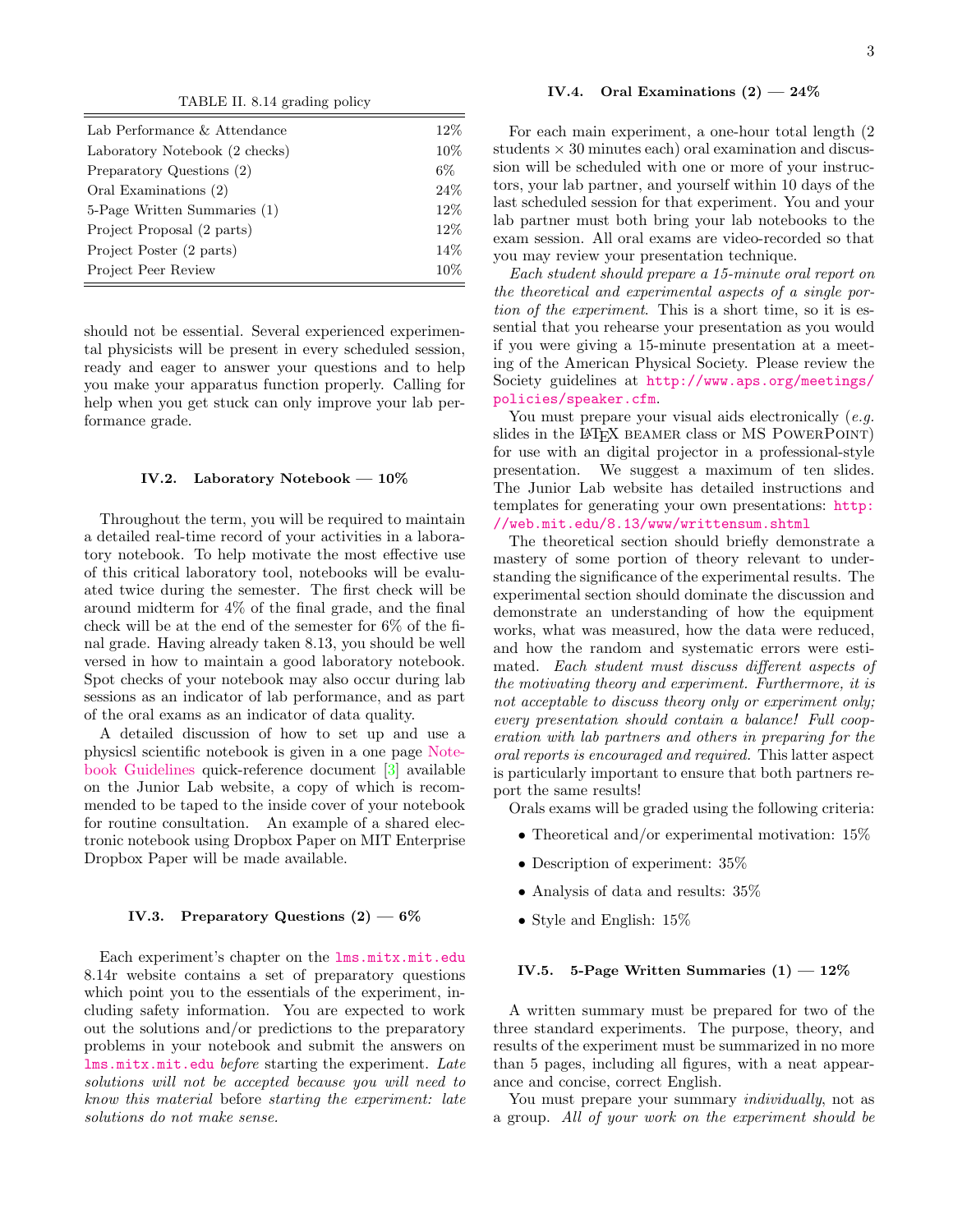summarized, not just the part you chose for your oral presentation.

You must submit a .pdf copy of your written summary to your section instructor on Canvas by the appointed deadline: specifically, written reports for each experiment will be due by midnight on the day after your oral exam. It is expected, however, that the paper will be essentially complete by the time of your oral exam. The delay between oral exam and paper submission allows you to correct any egregious mistakes that were uncovered during the exam so as not to repeat them in your written work and receive a double penalty!

Your summary's organization and style should resemble that of an article in the Physical Review Letters (<http://journals.aps.org/prl/authors>). In particular, the abstract is essential. It should briefly mention the motivation (purpose), the method (how measured) and most importantly, the quantitative result with uncertainties.

The report must be typeset in a form that would be suitable for submission as a manuscript. To aid you in this process, we have produced a sample paper template written in LATEX that we encourage you to study and use for your own submissions. The sample paper is downloadable from the Junior Lab site along with its associated .tex file: [http://web.mit.edu/8.13/www/](http://web.mit.edu/8.13/www/writtensum.shtml) [writtensum.shtml](http://web.mit.edu/8.13/www/writtensum.shtml)

Papers will be graded using the following criteria:

- Theoretical and/or experimental motivation:  $15\%$
- Description of experiment: 35%
- Analysis of data and results:  $35\%$
- Style and English: 15%
- Papers not submitted by the deadline will be deducted 10% for each day they are late.

MIT has excellent resources for technical writing and oral presentations (including on-line writing consultations) at the [CMSW Writing and Communication Center](http://cmsw.mit.edu/writing-and-communication-center/) [website](http://cmsw.mit.edu/writing-and-communication-center/) [\[4\]](#page-4-3). Use them!

### IV.6. Open ended project — 36%

The open ended project will occur during the third experiment period. The project should fall within Junior Lab's resources and scope of modern physics, but the design and goals of the project are to be determined by the student group.

Each group will submit a single project proposal as a formal 2-page written document. The proposal will be due on the Friday following Day 5 of Experiment 1, and will count as 10% of the total grade. As this may not allow enough time to correct malformed projects before they could begin in Experiment 2, a rough form of the proposal — which nevertheless provides enough detail for

the Junior Lab staff to judge its merits — will be due one weeks earlier. This rough proposal will count for 2% of the total grade, and will be graded as either a 2 (for an adequate proposal), 1 (for a proposal which shows little thought), or 0 (for no proposal). It is expected that all groups should receive full credit on the rough proposal. After all proposals are received, the Junior Lab staff will serve as a review committee which will: determine if any proposals are making competing requests for resources, and attempt to adjudicate such conflicts; determine if any proposals have components which are beyond the scope of the program, and scale back these components; and approve a coordinated schedule for the projects to go forward.

Projects will be evaluated based on a scientific poster of comparable detail to the reports due for the other experiments, prepared and presented by the group at a poster session at the end of the semester, making up 12% of the total grade. There is no oral report or written summary for the project. Criteria for grading are themselves open ended, but will largely reflect how well the project goals were pursued  $\sim$  or adapted, in the case of unforeseen circumstances.

The poster will be preceded by a draft for 2% of the total grade, graded similarly to the rough proposal. Each poster will be peer-reviewed by other students. The written peer-review report of other students' projects will count for 10% of the total grade.

# V. TEXTS & REFERENCE MATERIAL

Junior Lab has several required and recommended texts with which you should become familiar.

#### V.1. Required Texts

The following items are required for 8.14. They should be studied and understood, thoroughly.

- Experimental Lab Manuals: by the Junior Lab staff, available for download from the [Junior Lab web](http://web.mit.edu/8.13/www/experiments.shtml) [site](http://web.mit.edu/8.13/www/experiments.shtml) [\[6\]](#page-4-4). Lab instructors will be delighted to accommodate your improvements and corrections to the lab manuals! These lab guides supplement and are partially redundant with additional material at the 8.14r website on [lms.mitx.mit.edu](https://lms.mitx.mit.edu/).
- **Ethics in Science and Education:** by the Junior Lab Staff, available for download from the [Junior](http://web.mit.edu/8.13/www/experiments.shtml) [Lab web site](http://web.mit.edu/8.13/www/experiments.shtml) [\[6\]](#page-4-4).
- **Safety in Junior Lab:** by the Junior Lab Staff, available for download from the [Junior Lab web site](http://web.mit.edu/8.13/www/experiments.shtml) [\[6\]](#page-4-4).